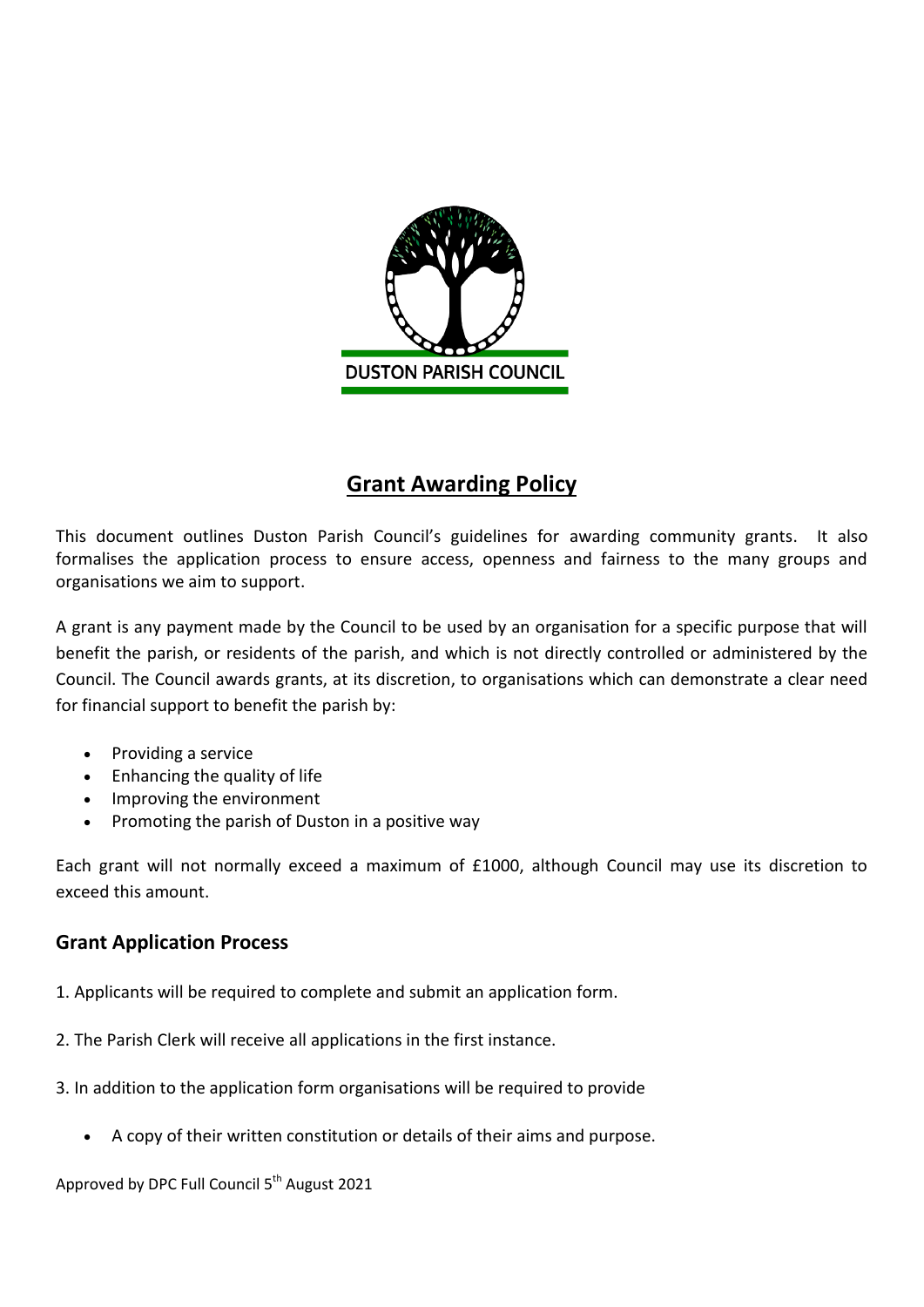- A copy of the previous year's accounts or, for new initiatives, a detailed budget and business plan. If the organisation does not prepare annual accounts, copies of the bank statements covering the previous six months must be enclosed.
- A copy of their Annual Report

4. Applications may be submitted at any time and a decision will be made at the next ordinary meeting of Council.

5. All applicants will be contacted following a decision by Council.

6. The completed Grant Application Form will be published on Duston Parish Council website.

## **Conditions of Funding**

1. The organisation must be either not for profit or charitable. Applications will not be considered from private organisations operated as a business to make a profit or surplus.

2. Grants will not be made to individuals.

3. Grants will not be made retrospectively.

4. Applications will not normally be considered from national organisations or local groups with access to funds from national 'umbrella' or 'parent' organisations, unless funds are not available from their national bodies, or the funds available are inadequate for a specified local project.

5. An organisation should have a bank account in its own name. Payment will be made to the named organisation.

6. The administration of and accounting for any grant shall be the responsibility of the recipient. Evidence of expenditure should be supplied to the Council where requested.

7. Organisations may make multiple applications during the same financial year, but priority will be given to applications from organisations that have not previously received funding from the Council.

8. Ongoing commitments to award grants or subsidies in future years will not be made. A fresh application will be required for each award.

9. Each application will be assessed on its own merits.

10. The Council may make the award of any grant or subsidy subject to such additional conditions and requirements as it considers appropriate. The Council reserves the right to refuse any grant application which it considers to be inappropriate or against the objectives of the Council.

Approved by DPC Full Council 5<sup>th</sup> August 2021 11**.** Any grant must only be used for the purpose for which it was awarded unless the written approval of the Council has been obtained for a change in use of the grant monies, and that any unspent portion of the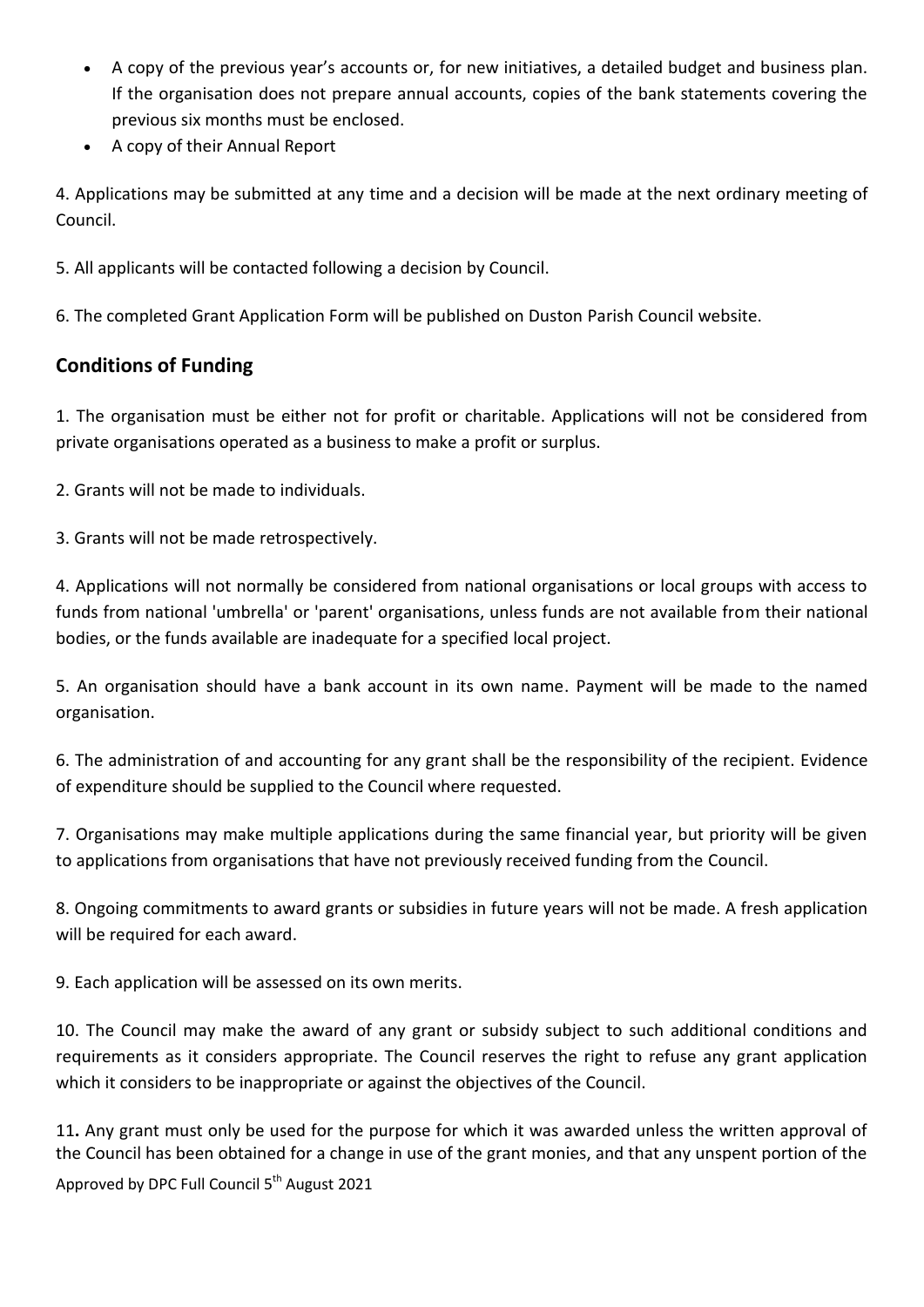grant must be returned to the Council by the end of the financial year in which it was awarded. Grants must not be distributed to any other organisation by the recipient. Failure to adhere to this condition could lead to the cancellation or reduction in the value of the grant.

12. The Council may make the award of any grant or subsidy as it considers appropriate in the event of any unforeseen urgent event.

13. Duston Parish Council support must be acknowledged as appropriate on all publicity and promotional material including posters, advertisements, press releases and leaflets.

14. Nothing contained herein shall prevent the Council from exercising, at any time, its existing duty or power in respect of providing financial assistance or grants to local or national organisations under the provisions of the Local Government Act 1972, Section 137.

## **GUIDANCE FOR APPLICANTS**

Applicants must complete the form which is available through the Council's website and submit with supporting documentation to the Parish Clerk.

Applications should not exceed £1000, although Council may choose to award above this amount in exceptional circumstances.

#### **WHO IS ELIGIBLE TO APPLY?**

The following organisations may apply:

- A Duston based charity
- A Not For Profit organisation serving the needs of the residents of Duston
- Resident(s) of Duston requesting grant aid with a project/event, which will be for the benefit of the local community
- A Duston based club/association/charity serving a specific section of the community or the community as a whole
- A local branch of a regional or national organisation/group which serves the needs of the residents of Duston

#### **WHO AND WHAT IS NOT ELIGIBLE TO APPLY?**

Council will normally reject applications from:

- Projects which are the prime statutory responsibility of other government bodies or would normally be funded by a local or regional authority
- Projects which improve or benefit privately owned land or property
- Support for individuals or private business projects
- Applications by "for profit" commercial organisations
- Projects which have already been completed or will have been by the time the grant is issued
- Applications for grants in respect of ongoing expenditure or revenue running cost

Approved by DPC Full Council 5<sup>th</sup> August 2021